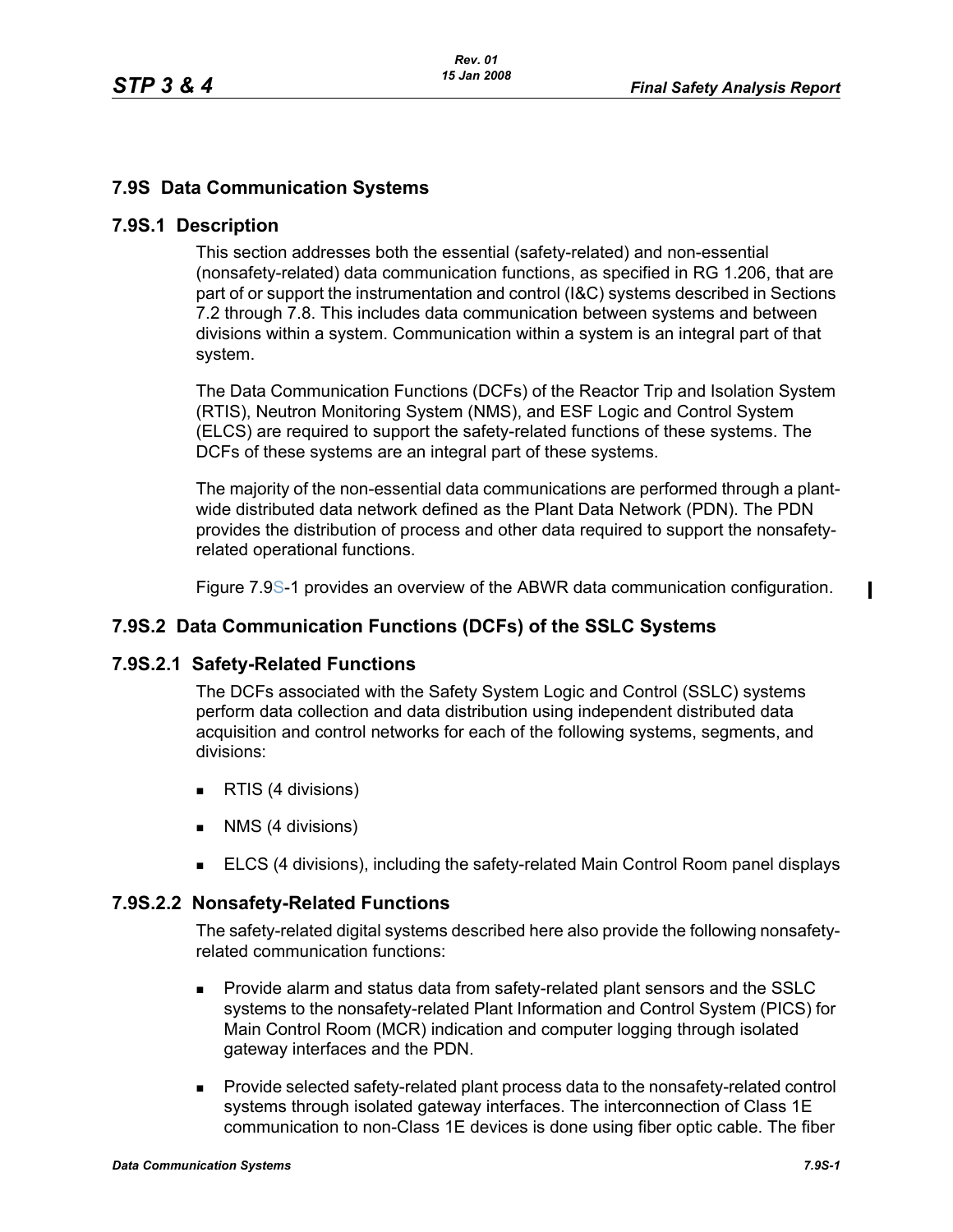optic cable provides the necessary electrical isolation. Communication to nonsafety-related systems are controlled by the safety device to assure no communication task will interfere with the safety system performing intended functions.

- Provide for the communication of the LPRM and APRM calibration data from the nonsafety-related core monitor to the NMS. Plant personnel action to manually accept the data transfer to the operational safety side is required for such data to be accepted. The nonsafety-related system can request certain LPRM performance data. NMS provides the data only when it has no impact on the performance of safety functions.
- Provide selected LPRM calibration data from individual LPRMs to the core monitor provided that NMS determines that collection and transmission of this data does not impact the APRM operability or performance of the NMS safety functions.

## **7.9S.2.3 Communications Within a Division**

The safety-related data communication is based on high speed networks that use a reflective memory type network communication design, employing redundant, counterrotating, fiber optic based rings. Each processing node on a network has associated with it, a reflective memory network communication module that holds the current data values of signals from processors on the same network. A processor writes its current data values to its own reflective memory communication module and reads current data values from other processors on the network.

The data from each processor's reflective memory communication module is written (transmitted) to the other reflective memory communication modules on the same network on a fixed deterministic frequency. This assures that sensor data and control data are guaranteed network access without interference from other network traffic. Data communication between the reflective memory communication modules is done over dual, fiber optic based rings, using a counter-rotation transmission. This assures that data continues to be written to the reflective memory communication modules on the network even in the event that both of the communication paths fail at the same location. These features assure that the data communication is highly reliable (fault tolerant) and deterministic.

Use of a system or segment data communication network to communicate command and control signals to final actuators varies by each system or segment. ELCS provides control signals to remote input/output devices through its data communication network. RTIS control outputs are directly connected to field devices, thereby bypassing its data communication network. NMS provides no control signals to final actuators, but does provide trip data to RTIS over direct point-to-point communication interfaces.

Input and output signals between field devices as well as data from intermediate system functions are made available to other processors on the divisional networks. The networks provide both local and remote communication capabilities. In some cases, such as Turbine Building sensor inputs to the RTIS, the sensor signals are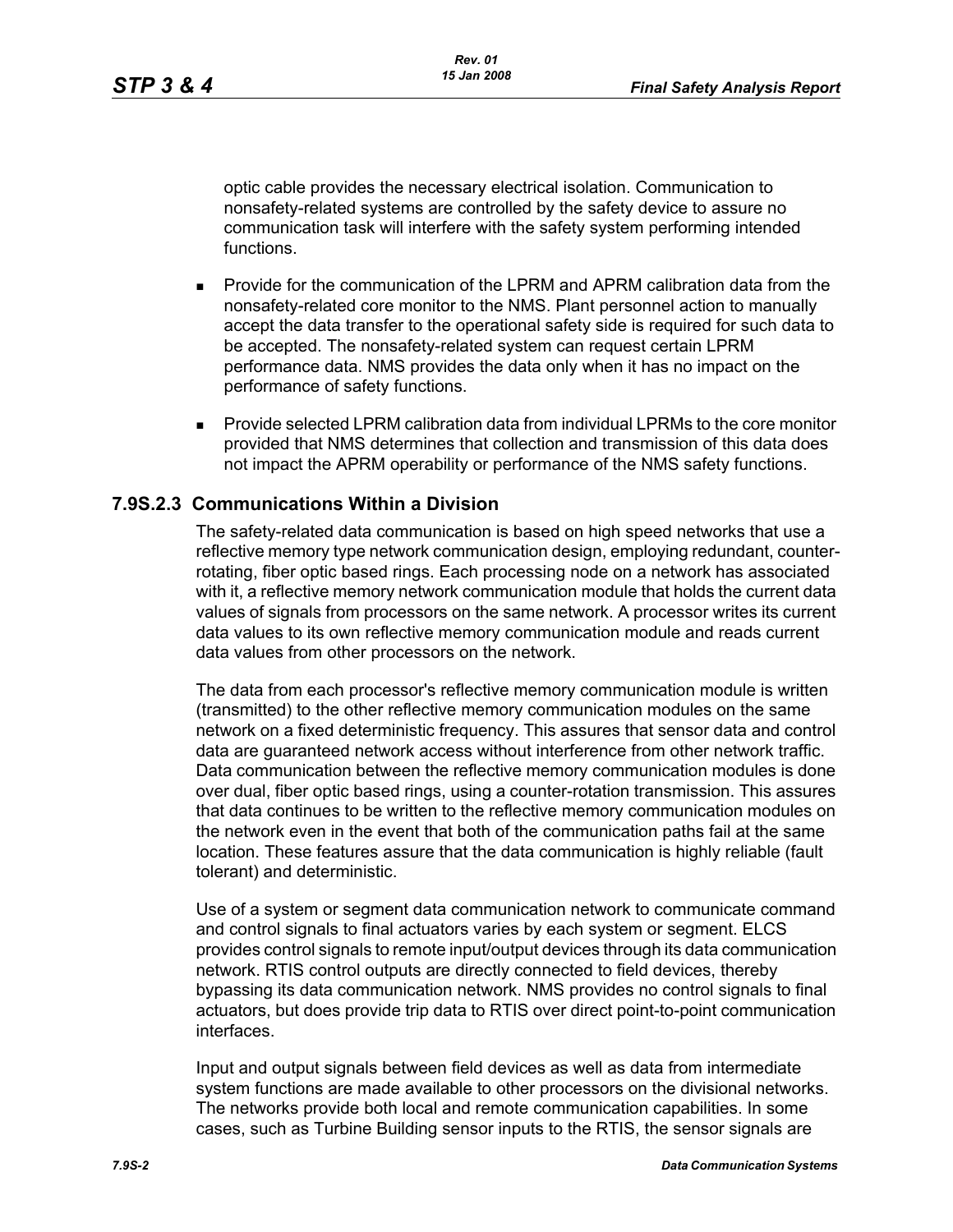connected directly to input modules located in the same chassis as the system logic processors, thereby bypassing the communication network.

## **7.9S.2.4 Communications Between Divisions**

Limited communication between divisions is necessary. For example, individual divisional input trip determinations must be shared between divisions in order to support two-out-of-four voting for divisional trip outputs. To support this, there are a limited set of dedicated data communication links from each division to each of the other three divisions. The links provide a qualified and isolated, point-to-point, single direction communication path between divisions so as to preserve divisional independence.

In other cases, such as the Startup Range Neutron Monitor (SRNM) and Power Range Neutron Monitor (PRNM) in the NMS, the data acquisition and primary signal processing including two-out-of-four voting is performed internal to the NMS prior to providing data and calculational results to the RTIS. The data communication from the NMS to the RTIS is done through a point-to-point communication paths (one for each division) totally independent of the normal interdivisional communication functions.

## **7.9S.2.5 Design-Basis Information**

The safety-related DCFs have the following safety design basis:

- **Provide for the transmittal of data between input/output (I/O) devices, (locally and** remotely) and controllers. This allows process information, equipment status information, and operator input to be made available to controllers for the processing of safety-related control functions, and making the controller output information available to I/O devices for distribution to final actuators and operator interfaces.
- **Provide for the transmittal of data between divisions or from safety-related systems** to nonsafety-related systems through qualified isolation devices such as fiber opticbase communication.
- **Provide data communication that is predictable and verifiable (deterministic) and** that does not compromise the functionality of either the transmitting or receiving system.

#### **7.9S.2.5.1 Quality of Components and Modules**

Applicable quality assurance provisions of 10 CFR 50 Appendix B, IEEE Std 279-603 and IEEE Std-7-4.3.2 are applied to the SSLC systems, of which the DCFs are integral parts.

## **7.9S.2.5.2 Software Quality**

Development of software for the safety system functions within the SSLC systems, including their DCFs, conforms to the guidance of IEEE Std-7-4.3.2 and Branch Technical Position BTP- HICB-14 as discussed in Appendix 7B to this chapter.

 $\mathbf I$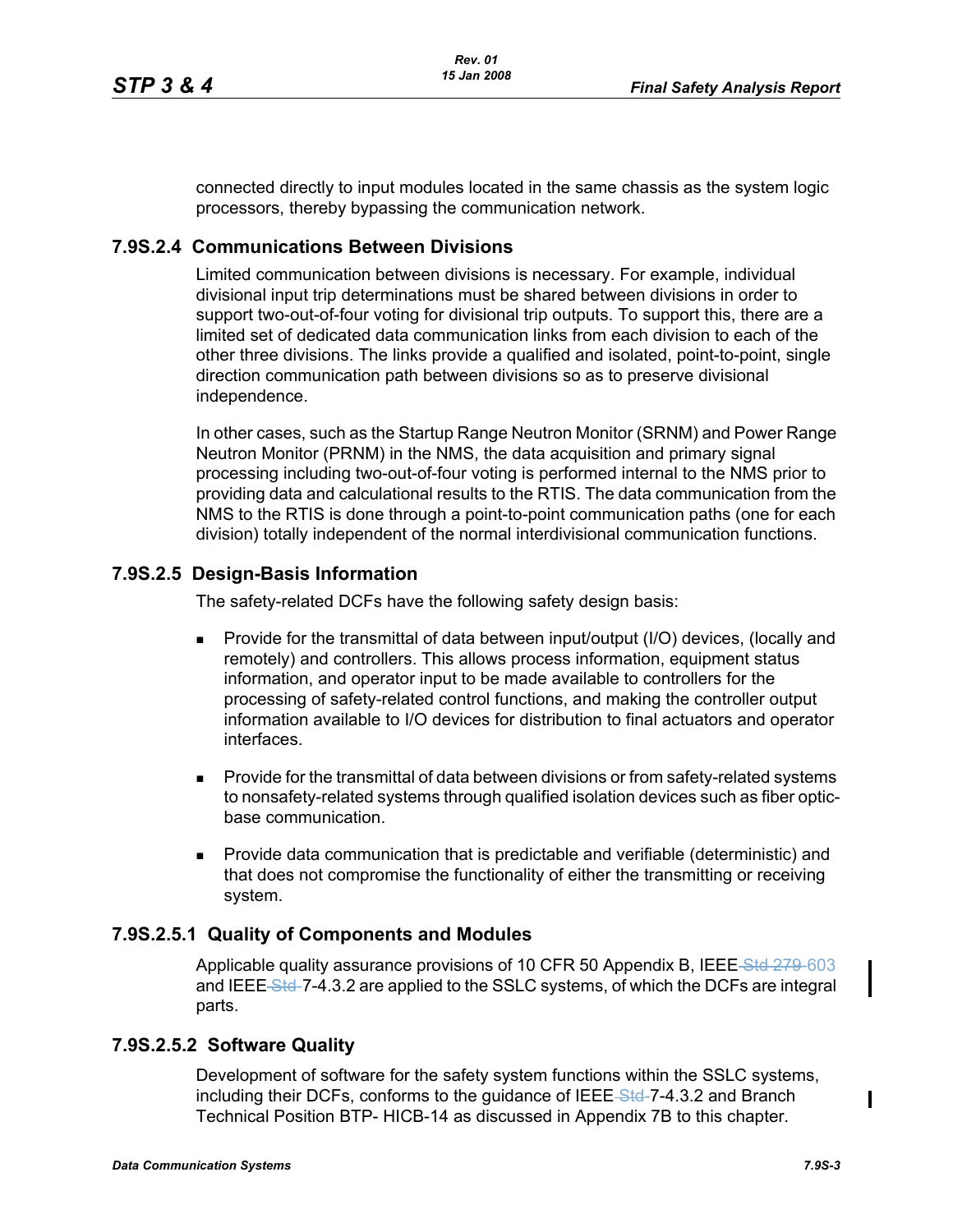# **7.9S.2.5.3 Protocol Support of Performance Requirements**

The real-time performance of SSLC systems, including their DCFs, in meeting the requirements for safety system trip and initiation response conforms to BTP-HICB-21. Each controller operates independently and asynchronously with respect to other controllers. Maximum time delay from input to output is deterministic, based on the control logic and communication network design. Data rates (bandwidth) are constant as the communication modules provide the same data elements to each destination at the prescribed frequency through reflective memory. The ability for systems to read the memory is independent of the timing of the writing function. Timing signals are not exchanged between divisions of independent equipment or between controllers within a division. Timing requirements of IEEE 279-603 are also met.

## **7.9S.2.5.4 Reliability**

The fault tolerant network architecture and extensive self testing by the processors of the SSLC system make the DCFs of the SSLC highly reliable. The two-out-of-four logic prevents any single error from causing or preventing an actuation of functions.

The dual counter-rotating fiber optic ring structure allows communication to continue in the event of any single failure. Errors are detected by self-check logic tests including verifying checksums and verifying values are within allowable range. Upon error detection, the alternate ring data is used. Should data not be available, the logic takes predetermined action based on the specific data involved.

## **7.9S.2.5.5 External Access Control**

There are no unprotected electronic paths by which unauthorized personnel can change plant software or display erroneous status information to the operators. Interfaces external to the plant are through firewalls that allow communication between the nonsafety PDN to the offsite Emergency Operations Facility (EOF). Although the EOF Workstation contains login protection (passwords or other protective measures), the data access control resides in the site firewalls and data servers.

The SSLC DCFs are additionally protected by gateways to the nonsafety PDN that only allow one-way data transfer from the safety to nonsafety network. The SSLC networks have no direct external electronic paths.

## **7.9S.2.5.6 Single Failure Criterion**

The DCFs of the SSLC systems satisfy the requirements of the single-failure criterion through conformance to IEEE-279603, IEEE-379 and Regulatory Guide 1.53. There are four independent safety-related communication networks in each of the three independent safety-related systems for ELCS, RTIF and NMS. Each communication network corresponds to a division within each system.

#### **7.9S.2.5.7 Independence**

The DCFs of the SSLC systems satisfy the requirements for independence through conformance to Clauses 4.6 and 4.7 of IEEE-279, IEEE-384, IEEE-603, and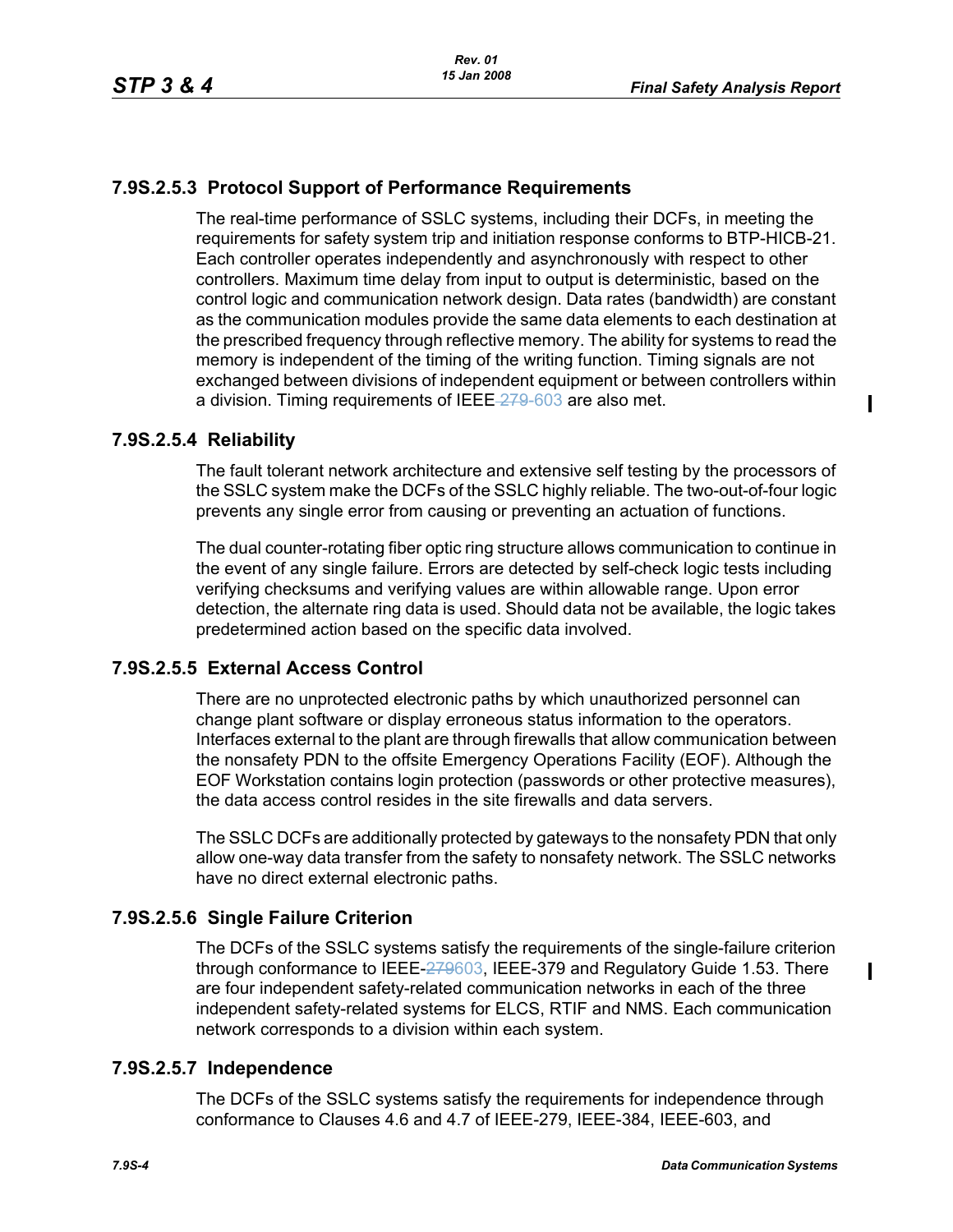Regulatory Guide 1.75. Divisions are physically separated and electrically isolated from each other. Divisions have separate power sources. Transmission of logic signals between divisions is through qualified isolation devices.

NMS and RTIF can receive calibration data from nonsafety-related maintenance support systems. On a divisional level, a division must be manually placed in inop and manually verified and accepted before such data is allowed in the portion of the device performing the safety function. Only limited data in a strict format will be accepted by the safety device.

To meet the requirements of IEEE-384 and Regulatory Guide 1.75, the protective covering of the fiber optic-based cables are flame retardant. The cables are passed through physical, safety class barriers, where necessary, for separation of Class 1E circuits and equipment from other Class 1E equipment or from non-Class 1E equipment. The DCF equipment is kept physically separate to minimize the effects of design basis events. During operations, the functionality of the DCFs of SSLC, NMS and RTIF is independent of nonsafety systems.

## **7.9S.2.5.8 Protection System Failure Modes**

The RTIS and NMS systems are designed to fail into a safe state upon loss of communications. ELCS fails as-is during communication failure, that is, system controllers continue to operate based on the last command.

#### **7.9S.2.5.9 Testing and Surveillance**

The safety-related DCFs are integral functions of the SSLC systems. SSLC self testing features and surveillances encompass those related to the DCFs. Self test is covered in 7.1.2.1.6.

#### **7.9S.2.5.10 Bypass and Inoperable Status Indications**

The safety-related DCFs are integral functions of the SSLC systems. SSLC bypass and inoperable status indications encompass those related to the DCFs that provide information for compliance with RG 1.47.

#### **7.9S.2.5.11 Isolation Protection**

Fiber optic-based isolation devices are expected to have less difficulty than previous isolation devices in complying with all qualification requirements due to their small size, low mass, and simple electronic interfaces. The basic materials and components, except for the fiber optic cable itself, are the same as those used in existing, qualified isolation devices. A major advantage of fiber optics is that signals can be transmitted long distances and around curves through the isolating medium; thus, the physical, safety-class barrier required for separation of Class 1E devices may be provided by just the cable length if the protective covering and any fill materials of the cable are made properly flame-retardant. For short distances, the fiber optic cable can be fed through a standard safety class structure.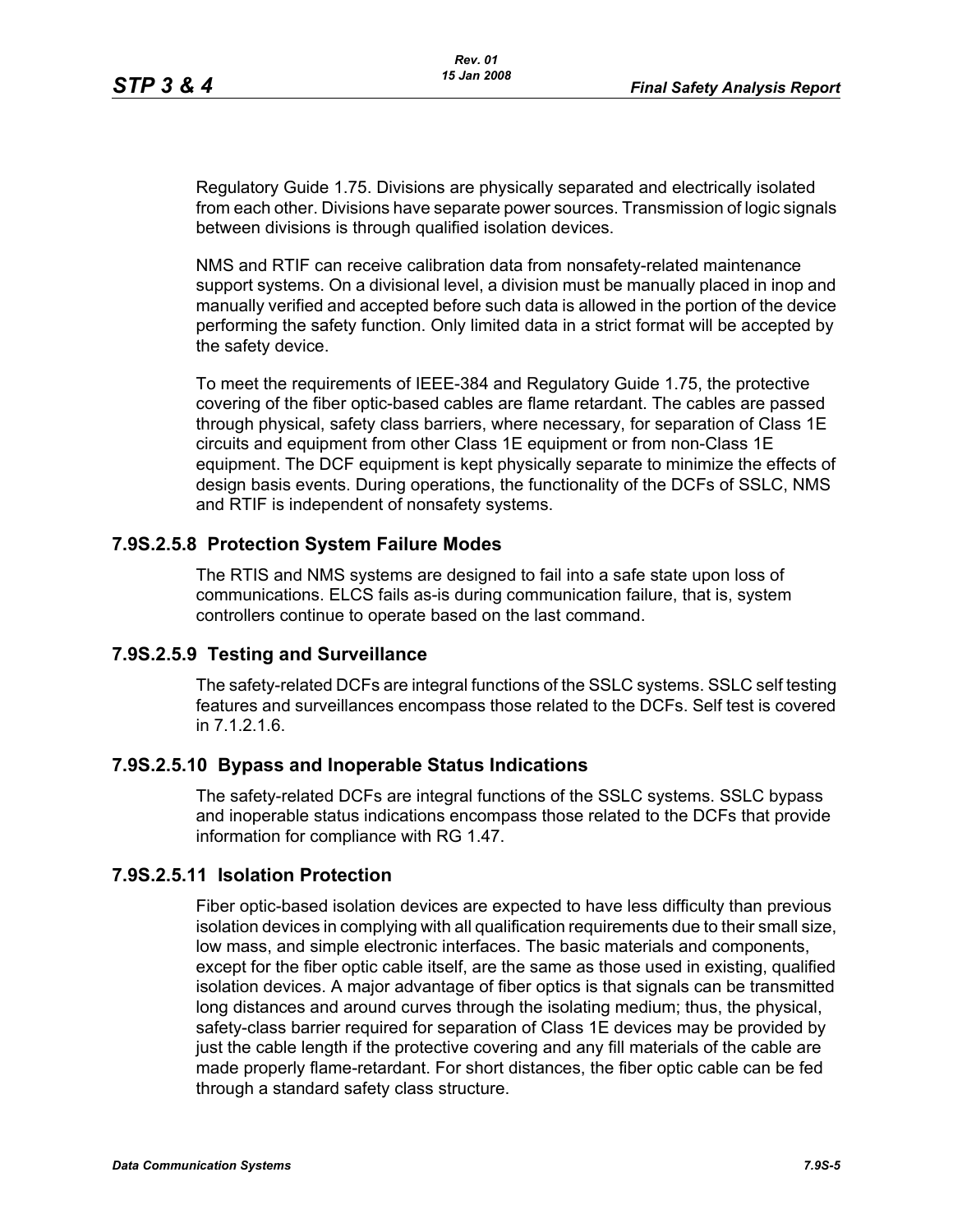## **7.9S.2.5.12 Diversity and Defense-in-Depth**

Diversity and defense-in-depth is covered in Appendix 7C. FMEA is discussed in Appendix 15B.

#### **7.9S.2.5.13 Seismic Hazards**

All of the equipment implementing the DCFs of the SSLC is located in Seismic Category I structures and meets RG 1.100 and IEEE 344.

Fiber optic isolation devices are expected to have less difficulty than previous isolation devices in complying with all qualification requirements due to their small size, low mass, and simple electronic interfaces. The basic materials and components, except for the fiber optic cable itself, are the same as those used in existing, qualified isolation devices.

## **7.9S.2.6 Analysis**

## **7.9S.2.6.1 General Requirements Conformance**

The ELCS, RTIS and NMS each have safety-related data communication functions for data collection and data distribution. Each system provides four independent data acquisition and control networks to serve the four divisions of plant protection and safety systems and safety- related display systems. These communication networks are classified as safety-related since they are considered integral parts of the safetyrelated systems that they serve.

#### **7.9S.2.6.2 Specific Regulatory Requirements Conformance**

The safety-related DCFs are integral functions of the SSLC systems. Conformance to specific regulatory requirements related to the DCFs is addressed in the sections related to the SSLC systems.

#### **7.9S.3 Plant Data Network (PDN)**

#### **7.9S.3.1 Plant Data Network (PDN) Functions**

The PDN provides a plant wide, highly reliable, high speed data communication network for plant control, monitoring, and other related operational needs.

The PDN is nonsafety-related and supports the collection and distribution of data for multiple systems using a layered network design. A control layer is designated for systems and information that directly impact plant operation. The PDN has other communication layers that support other selected nonsafety-related functions.

The control network supports data communication between:

- **Process I/O units, controllers, engineering workstations**
- Network monitoring, historical data storage units, control building workstations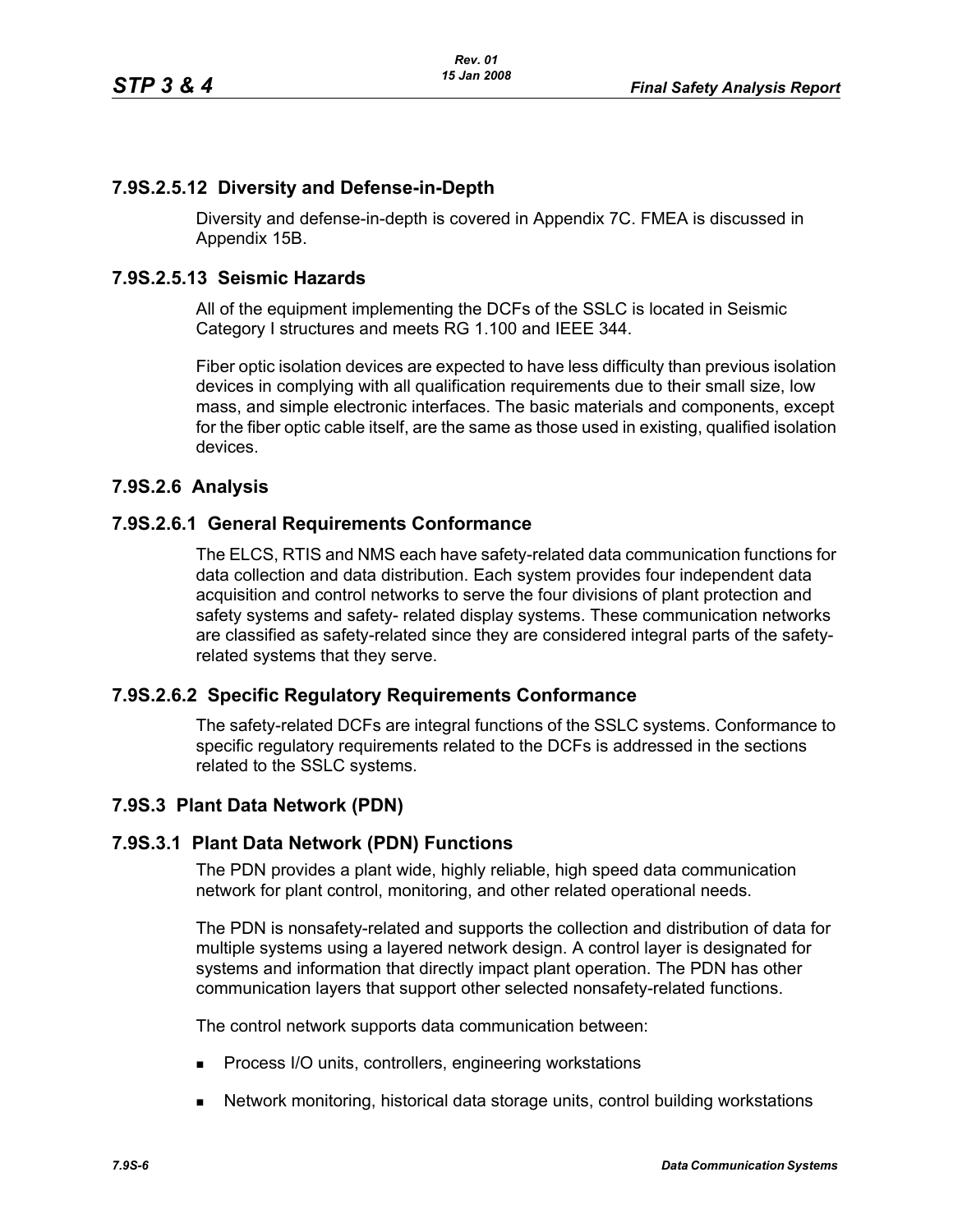- Main control room panel displays and workstations that support the operator interfaces
- **Printers**
- Safety-related network gateways that support the one-way acquisition of data from the safety systems for plant data historian recording and for use on nonsafety displays.

The PDN supports data communication workstations for the Technical Support Center (TSC), the Emergency Operations Facility (EOF) and other external data users (e.g., engineering offices). Outside connectivity is limited and only provided from the network through managed firewalls.

The PDN is designed around a fully redundant, fiber-optic based backbone. The backbone is defined as the cabling between the core switches and between the core and zone switches. The PDN provides sufficient throughput capacity to support all of the data communication needs including the PICS needs to acquire, process and store data at the required scan and processing rates from available data sources, as well as support displays.

## **7.9S.3.1.1 PDN System Interfaces**

The PDN control network interfaces with the controllers, gateways, communication interface modules, engineering workstations, main control panel workstations and printers through zone switches. The control network also interfaces with the ELCS and RTIF through isolated gateways that only allow one-way data transfer from the ELCS and RTIF to the PDN. The isolation method is through the use of fiber optic-based communication that does not have the capability of receiving communications from the transmitting source. Interface to the NMS is explained in 7.9S.2.2.

An external modem access is allowed to the nonsafety-related Core Monitoring program. This modem is not normally in use and not physically connected. It is only used under strict procedural control for specific limited time periods to support required maintenance. Multiple security levels are employed to prevent unauthorized access or use.

The PDN also interfaces with the TSC and EOF through a security protected interface and firewalls.

### **7.9S.3.1.2 PDN Classification**

The PDN is classified as nonsafety-related. The PDN is essential to power generation through its data communication support of operation and the power generation systems control and monitoring functions performed by other equipment.

#### **7.9S.3.1.3 PDN Power Sources**

Two separate Non-Class 1E feeds from the Non-Class 1E 120 Vital AC (VAC) or 125 VDC systems power the PDN. This redundancy allows the PDN to operate such that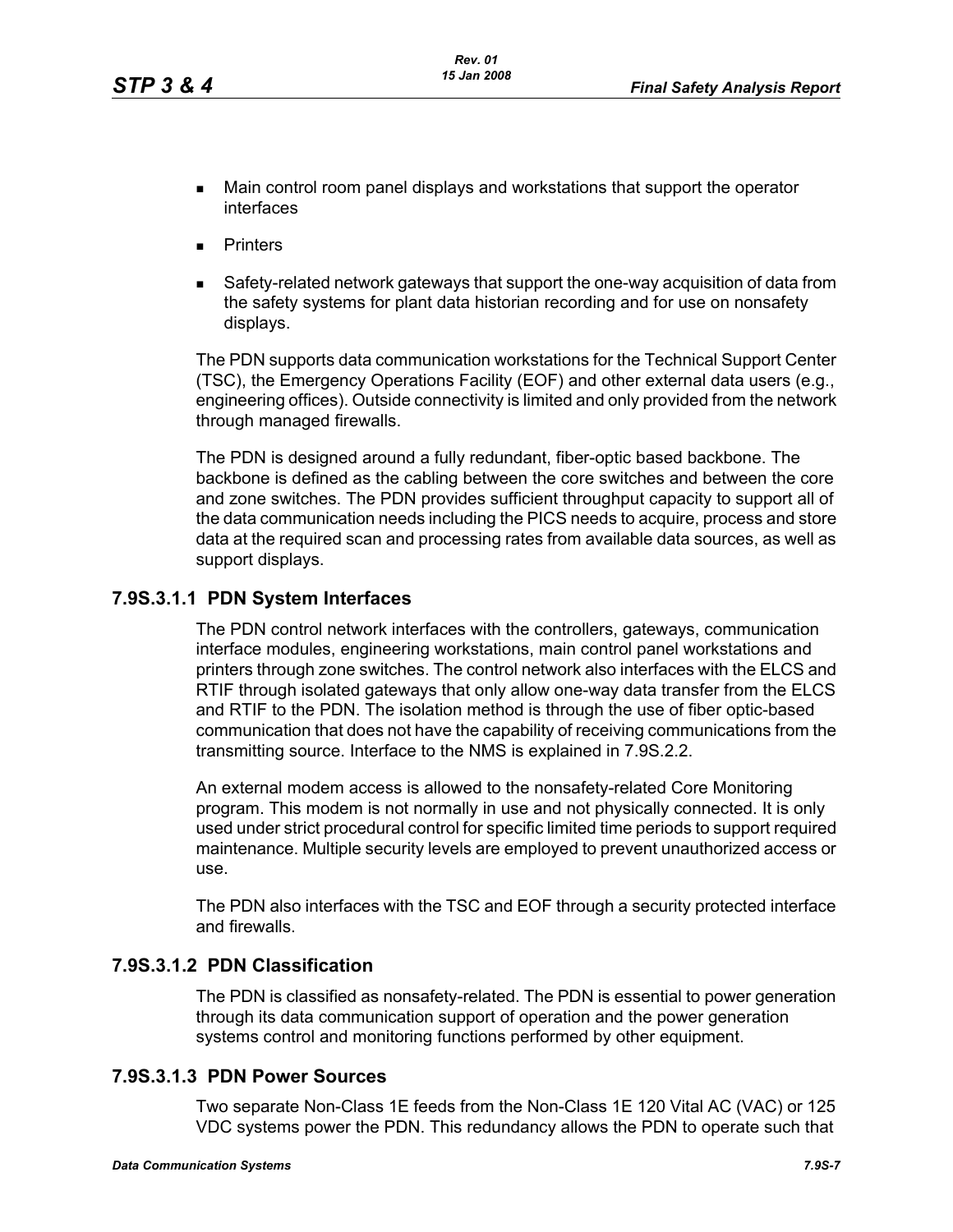any single failure in the system power supplies will not cause the loss of data communications to the interfacing systems or equipment.

The power sources automatically switch over upon failure of one power source or power supply module.

#### **7.9S.3.1.4 PDN Equipment**

PDN hardware includes core switches, zone switches, firewalls, mounting cabinets, patch panels, fiber-optic cables and associated junction boxes and cable supports.

#### **7.9S.3.1.5 PDN Testability**

Network monitoring is an integral part of the PDN and provides the capability to continuously monitor network operation and performance. Network monitoring workstations allows system management, test, and control of the PDN functions.

## **7.9S.3.1.6 PDN Environmental Considerations**

The PDN is designed to operate in the normal plant environment where it is located. Its support function serves power generation purposes only. It is not required for safety purposes and is not required to operate after a design basis accident.

#### **7.9S.3.1.7 PDN Operational Considerations**

No operator actions are required since the system is capable of self-starting following power interruptions, or any other single failure, including any single switch failure. After repairs or replacements are performed, PDN equipment automatically re-initializes to normal status when power is restored.

#### **7.9S.3.1.8 PDN Operator Information**

The self-test provisions of the PDN are desired to alert the operator to system anomalies via alarms. Problems significant enough to cause system channel failures are alarmed separately from those that allow continued operation. The system is designed such that no control output or alarm is inadvertently activated during system initialization or shutdown.

#### **7.9S.3.2 PDN Design Basis Information**

The PDN has no safety design basis.

General Design Functions

The PDN provides a plant wide distributed data communication networks to support the plant control and monitoring (nonsafety-related) systems. The PDN includes the active electrical components and connectivity (such as switches and cabling), between the components defined by other plant systems. The PDN also includes the associated communication software required to support its function of providing plant-wide data for distributed control and monitoring.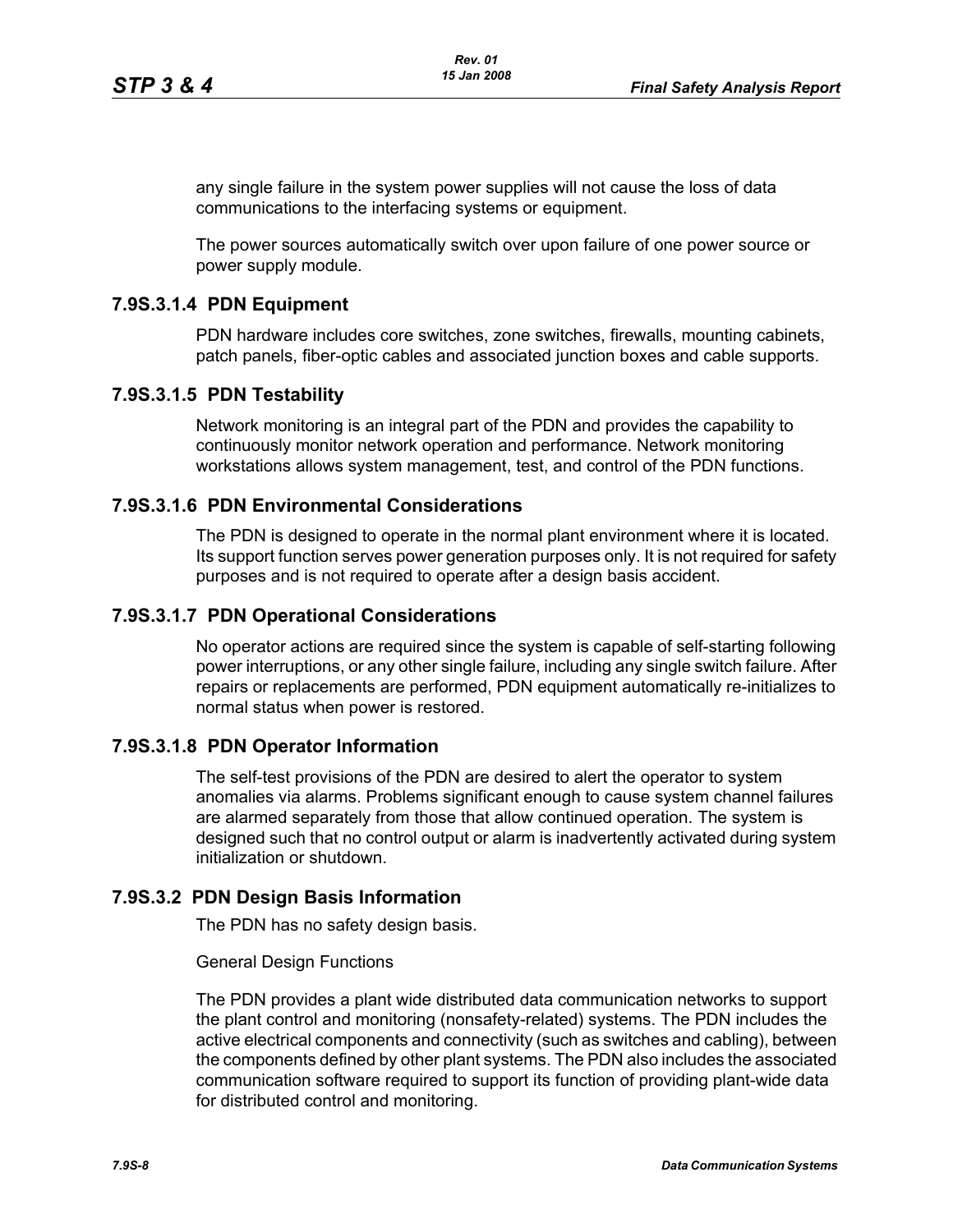The PDN is the means by which process data is distributed to the various nonsafetyrelated plant control and information systems requiring data and to the main control room for processing and display.

(1) System Interface

The PDN control network interfaces with nonsafety-related controllers, gateways, communication interface modules, engineering workstations, main control panel workstations, and printers through zone switches.

(2) Classification

The PDN, of itself, is neither a power generation system nor a protection system. It is a data communication network utilized for transmission of data for power generation (nonsafety-related) systems. It is classified as nonsafety-related.

(3) Power Sources

The PDN receives its power from two separate non-Class 1E distribution panels from the non-Class 1E 120 VAC UPS and 125 VDC. This redundancy allows the PDN to supply dual logic functions such that any single failure in the system power supplies will not cause the loss of the validated outputs to the interfacing actuators and to the monitors and displays.

(4) Equipment

The PDN hardware is comprised of fiber optic-based or direct connection cabling, switches, firewalls and gateway devices. These interface with the PICS control devices and gateways.

(5) Diagnostics and Testability

The PDN contains built in, continuously running, self-diagnostic capabilities to sense and correct or block data and device errors. Faults or problems are logged and alarmed based on their importance.

(6) Environmental Considerations

The PDN is not required for safety purposes, nor is it required to operate after the design basis accident. Its support function serves power generation purposes only and it is designed to operate in the normal plant environment.

(7) Operational Considerations

The PDN automatically initiates for both cold and warm starts. No operator actions are required in that the PDN is capable of self-starting following power interruptions, or any other single failure, including any single processor failure. After repairs or replacements are performed, the PDN automatically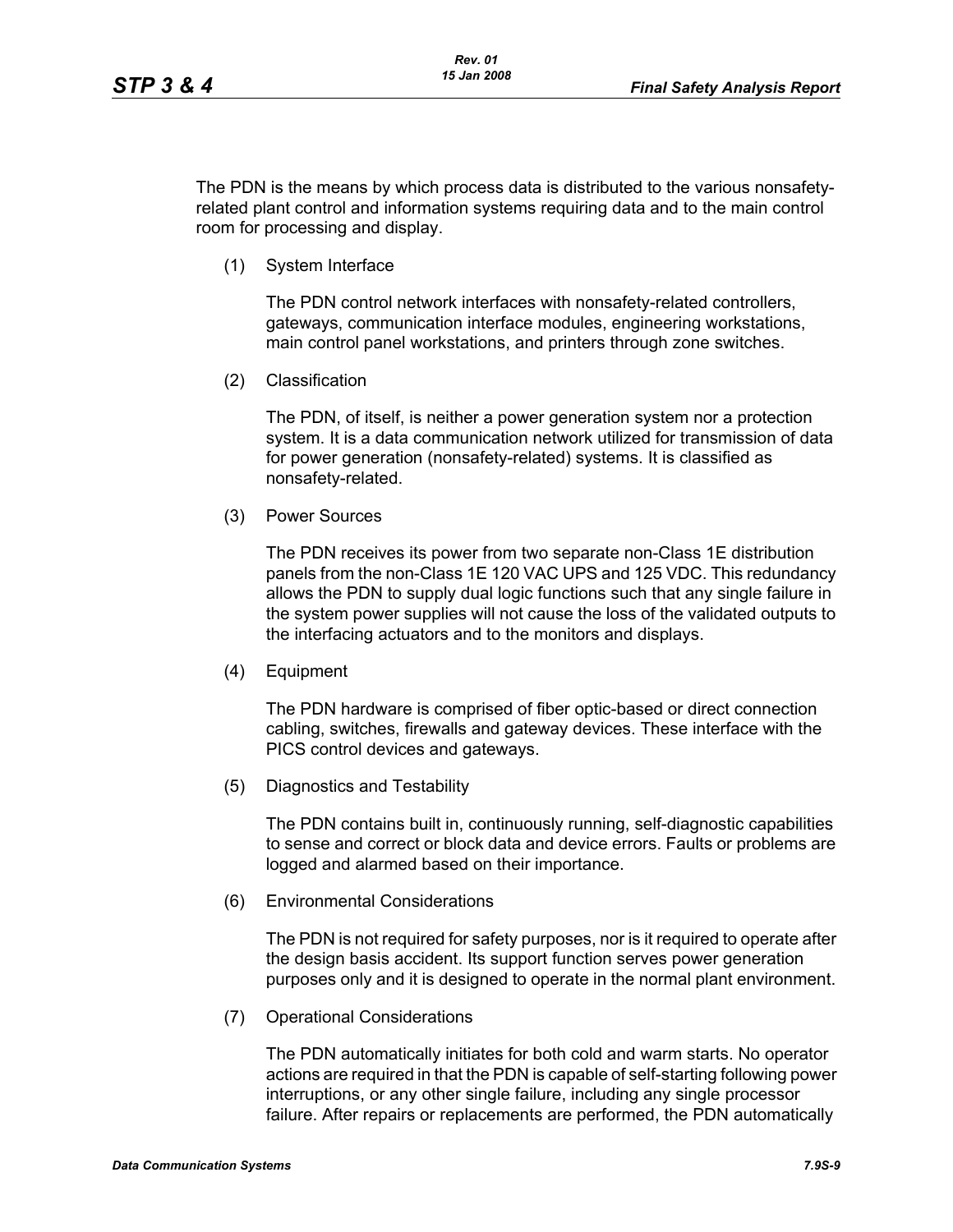re-initializes to normal status when power is restored to any unit and automatically resets any alarms.

(8) Operator Information

The self-test provisions are designed to alert the operator to system anomalies via interfaces with the PICS. The circuitry is designed such that no communication is inadvertently activated during network initialization or shutdown. For such events, control outputs change to predetermined failsafe outputs.

The PDN has the following nonsafety-related design bases:

Transmits data between controllers.

Allows for process and equipment status information and operator input to be available to controllers for the processing of nonsafety-related control functions.

Provides for the receipt of data from the safety-related DCFs through isolated gateway interfaces to nonsafety-related workstations, controllers and historians for the purposes of display and alarm to operators, transient analysis and sequence-of- events recording and nonsafety-related control functions.

Provides for the transmission of data to interfaces with the Technical Support Center (TSC) and Emergency Operations Facility (EOF).

#### **7.9S.3.3 Analysis**

#### **7.9S.3.3.1 General Requirements Conformance**

The PDN constitutes neither a power generation system nor a protection system, by itself. It is a support function utilized for the transmission of data for power generation (nonsafety-related) systems and their associated sensors, actuators and interconnections. The PDN equipment is classified as nonsafety-related and does not interface with any engineered safeguard or safety-related system except for the reception of isolated signals for alarm, display or nonsafety-related control purposes except those discussed in 7.9S.2.1.2. The PDN supports power generation systems. As such, it meets the same functional requirements imposed on those systems. Although not required to meet the single-failure criterion, the PDN equipment is redundant and receives its power from redundant, highly reliable power sources such that no single failure will cause its basic function to fail.

The PDN equipment and software is also diverse from those implementing the safetyrelated DCFs of the SSLC systems (different hardware and/or software) to minimize the effect of common-mode failures as discussed in IEEE Std. 7.4.3.2-7-4.3.2, Criteria for Digital Computers in Safety Systems of Nuclear Power Generating Stations.

 $\mathbf I$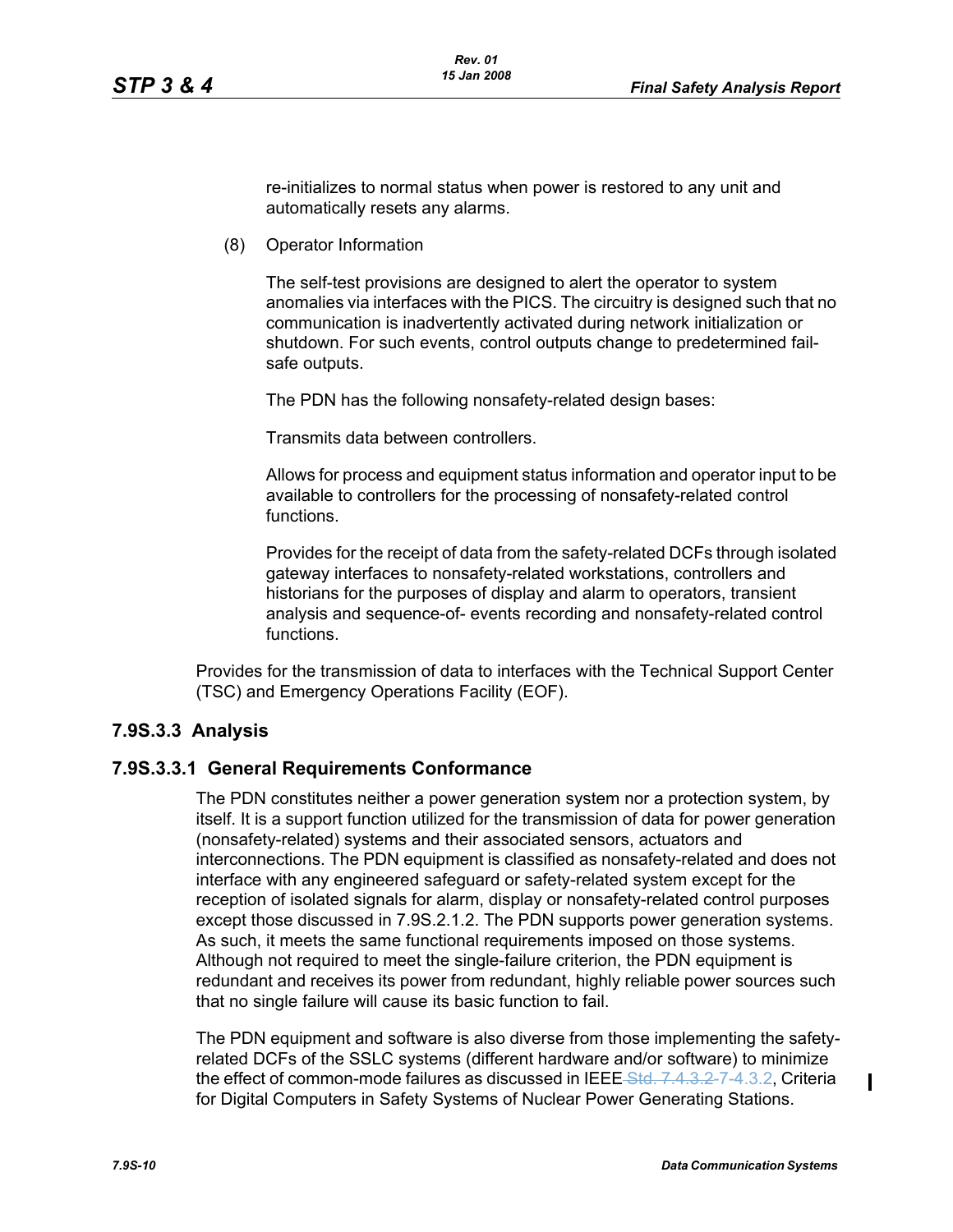## **7.9S.3.4 Specific Regulatory Requirements Conformance**

Table 7.1-2 identifies the nonsafety-related control systems and the associated codes and standards applied in accordance with Section 7.9 of the Standard Review Plan. It provides specific enhancement for control systems in their conformance with GDCs 13 and 19.